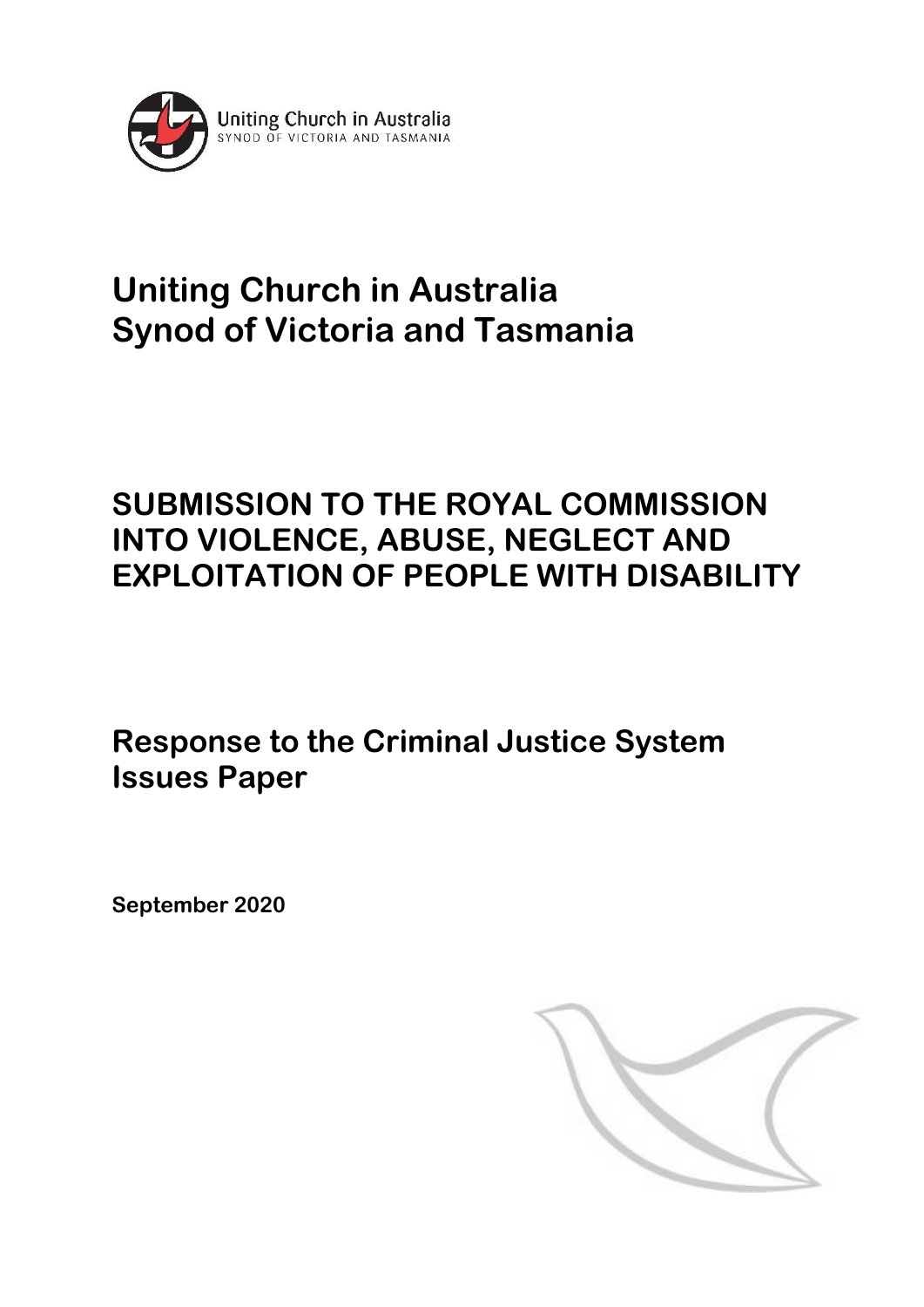### **Introduction**

The Synod of Victoria and Tasmania is part of the Uniting Church in Australia. The Uniting Church is committed to cooperating fully and openly with the Royal Commission into Violence, Abuse, Neglect and Exploitation of People with Disability (Disability Royal Commission). In line with this commitment, the Uniting Church released a [values statement](https://urldefense.com/v3/__https:/aus01.safelinks.protection.outlook.com/?url=https*3A*2F*2Fassembly.uca.org.au*2Fnews*2Fitem*2F3077-uniting-church-values-statement-disability-royal-commission&data=02*7C01*7Calelay*40uniting.org*7Cb99cf6b3ee1d401ae79208d83ab4b88e*7C8884feb704b249a395e5090048d09b04*7C0*7C0*7C637323895163389501&sdata=thVNwHdovXwaHOFluIqOpklgN0tarhU9Hs*2FXeeV6jIw*3D&reserved=0__;JSUlJSUlJSUlJSUlJSUlJQ!!DVrgiXjqvl2yLjg!JQ1KGL1Bd0uzCQNAWp91fQBrM5a9m-GcAVh4prNJPMRCNb6tSPYEvZrqghQm7GdTalBAFi4$) which will guide the Uniting Church's engagement with and response to the Disability Royal Commission. The Uniting Church has established a National Task Group to help guide the Uniting Church's response, with the membership comprising representation from across the life of the Church and the Church's community services network. The Chair of the National Task Group is the Assembly General Secretary, Colleen Geyer, and the Executive Officer for the National Task Group is Tenille Fricker, a Senior Analyst at UnitingCare Australia. The Uniting Church is committed to a world in which barriers to participation no longer exist and the human rights of people with disability are realised.

In response to the Disability Royal Commission, the Synod of Victoria and Tasmania, in collaboration with the National Task Group, also established a Synod Task Group, with representation from across the Synod: congregations, schools and community services.

The Uniting Church in Australia, Synod of Victoria and Tasmania, welcomes the opportunity to provide a response to the Disability Royal Commission's Issues Paper on the Criminal Justice System. Appreciation is expressed to the Commission for extending the timeline for receipt of this response.

The Synod thanks those across the life of the Church who provided information for this response, especially the Uniting Church chaplains working within the prison system. Appreciation also to Tenille Fricker, Adrian Pyle, Jessica Campbell and Barbara Carter. This submission was compiled and edited by Rev Dr Andy Calder, Chairperson, Synod Task Group, Disability Royal Commission.

## **Context and Content**

**.** 

As noted in the Criminal Justice System Issues Paper "people with disability, including young people, are overrepresented across the criminal justice systems in Australia and are at heightened risk of violence, abuse, neglect and exploitation in criminal justice settings. People with cognitive and/or psychosocial disability are significantly overrepresented amongst the group who are charged with or accused of criminal offences. They are also disproportionately victims of abusive or violent criminal conduct."<sup>1</sup>

<sup>1</sup> <https://disability.royalcommission.gov.au/system/files/2020-07/Issues-paper-Criminal-justice-system.pdf>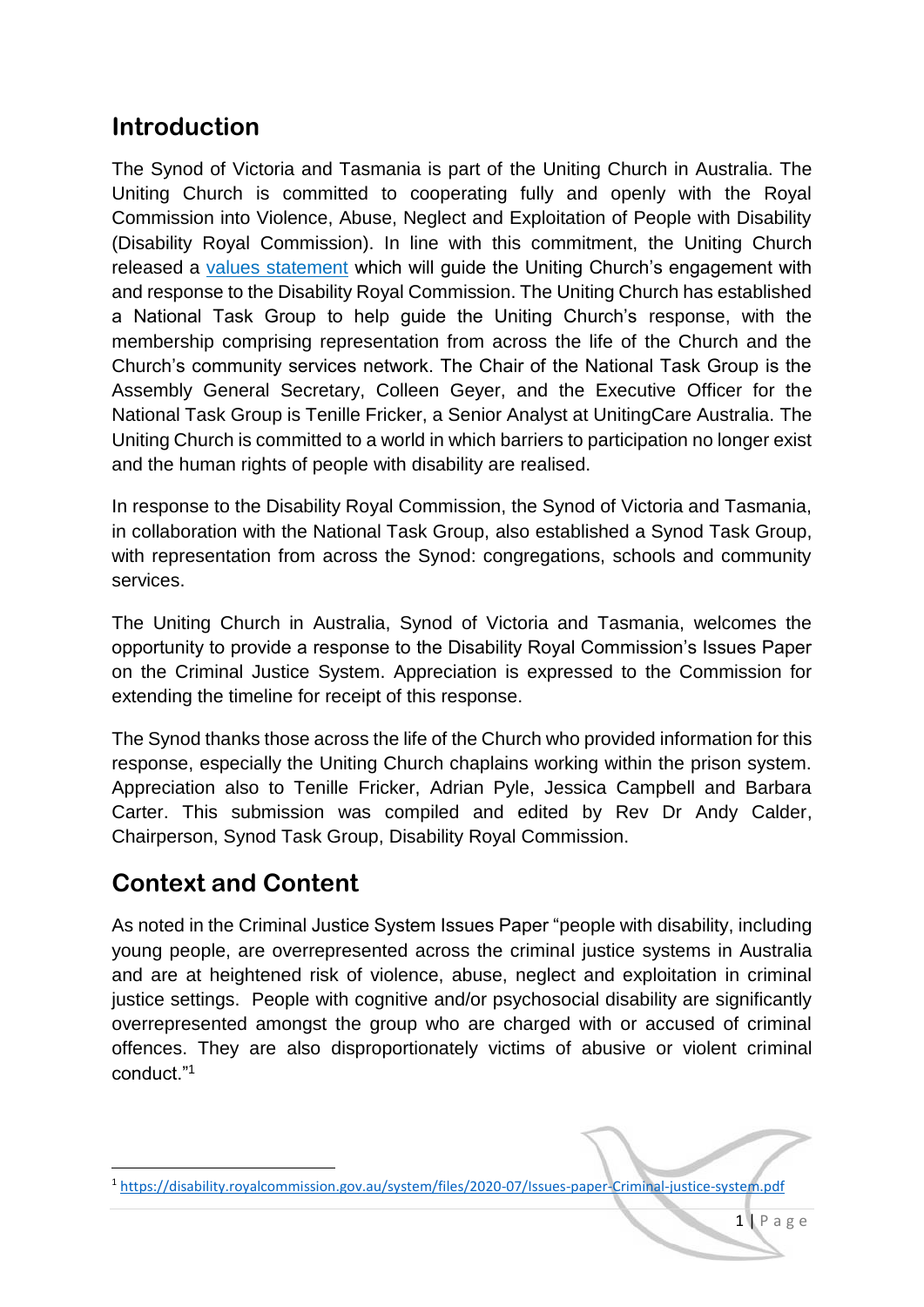The content of this response is based on consultations with Uniting Church chaplains who provide religious and pastoral support to prisoners in Victorian prisons. In a 2017 survey of women prisoners, chaplains were by far the most trusted category of staff.<sup>2</sup>

Responses to each of the questions below are informed by their observations and knowledge of how prisons treat and manage incarcerated people with disability. The response is general in nature, does not draw directly on feedback from any prisoners, and is not informed by any research undertaken by the Synod of Victoria and Tasmania. The response refers, where relevant, to reports and accounts that are in the public domain.

Some of the questions in the Criminal Justice System Issues Paper have been responded to in more detail than others, and not all questions have been addressed. The Criminal Justice System Issues Paper outlines the main criminal justice agencies and the roles they play in the criminal justice system (pp 3-4): this response predominantly addresses the prisons part of the system.<sup>3</sup>

1

<sup>2</sup> *Implementing OPCAT in Victoria: report and inspection of the Dame Phyllis Frost Centre*. Victorian Ombudsman. November 2017. Para 762, p 94. <sup>3</sup> [https://disability.royalcommission.gov.au/system/files/2020-07/Issues-paper-Criminal-justice](https://disability.royalcommission.gov.au/system/files/2020-07/Issues-paper-Criminal-justice-system.pdf)[system.pdf](https://disability.royalcommission.gov.au/system/files/2020-07/Issues-paper-Criminal-justice-system.pdf)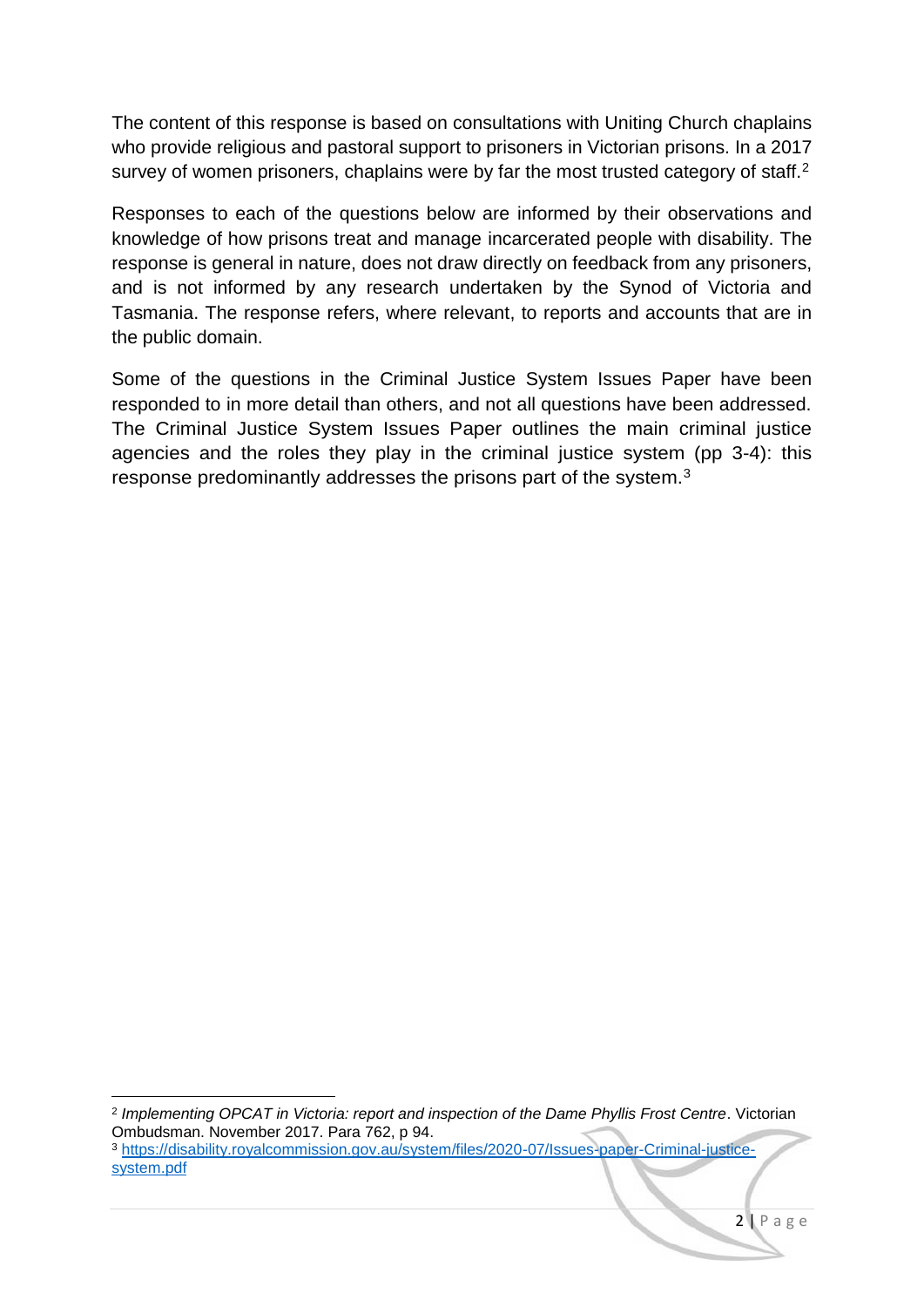**1. What experiences related to violence, abuse, neglect or exploitation have you, a family member with disability, or someone with disability you support, had in the criminal justice system?** 

Instances of systemic barriers and environments which seriously impact upon prisoners with disability are as follows:

- Some people with disabilities mention lack of appropriate support services or advocates during questioning from police and that they do not understand the process that is occurring.
- Some people talk about not understanding the legal process and that advice from other prisoners or correctional staff is confusing or incorrect. Procedures or processes for appealing decisions within specified time frames are not understood and consequently not acted on.
- Law enforcement culture and prison sub-culture lead to some people with disability receiving rough treatment by arresting police officers; being pushed so that they fell or were "thrown" into a divisional van and landing on the floor with no way of supporting themselves during transport back to the Police Station.
- Competing tensions between the legal, custodial and bureaucratic systems mean that incarcerated people with disability are at significant risk of not having appropriate aids for support with eating, mobility and personal hygiene, or experiencing long delays before they are made available. "Corrections Victoria policy states that prisons are required to accommodate prisoners with a disability in a safe, secure environment which helps them adjust to the prison environment. Prisons must also provide programs that address the individual needs and offence-related behaviours of inmates" 4 .
- When issued by a treating practitioner, a medical certificate which states a particular support is 'recommended' rather than 'required' does not need to be supplied by the prison. To obtain the support, the doctor must use the word 'required'. Not all doctors know this.
- 'Carers' for incarcerated prisoners with disability needing personal assistance are at times chosen from the prison population. It is unknown if any training is offered to those chosen to provide such care. The

**<sup>.</sup>** 4 *Implementing OPCAT in Victoria: report and inspection of the Dame Phyllis Frost Centre*. Victorian Ombudsman. November 2017. Para 764, p 94.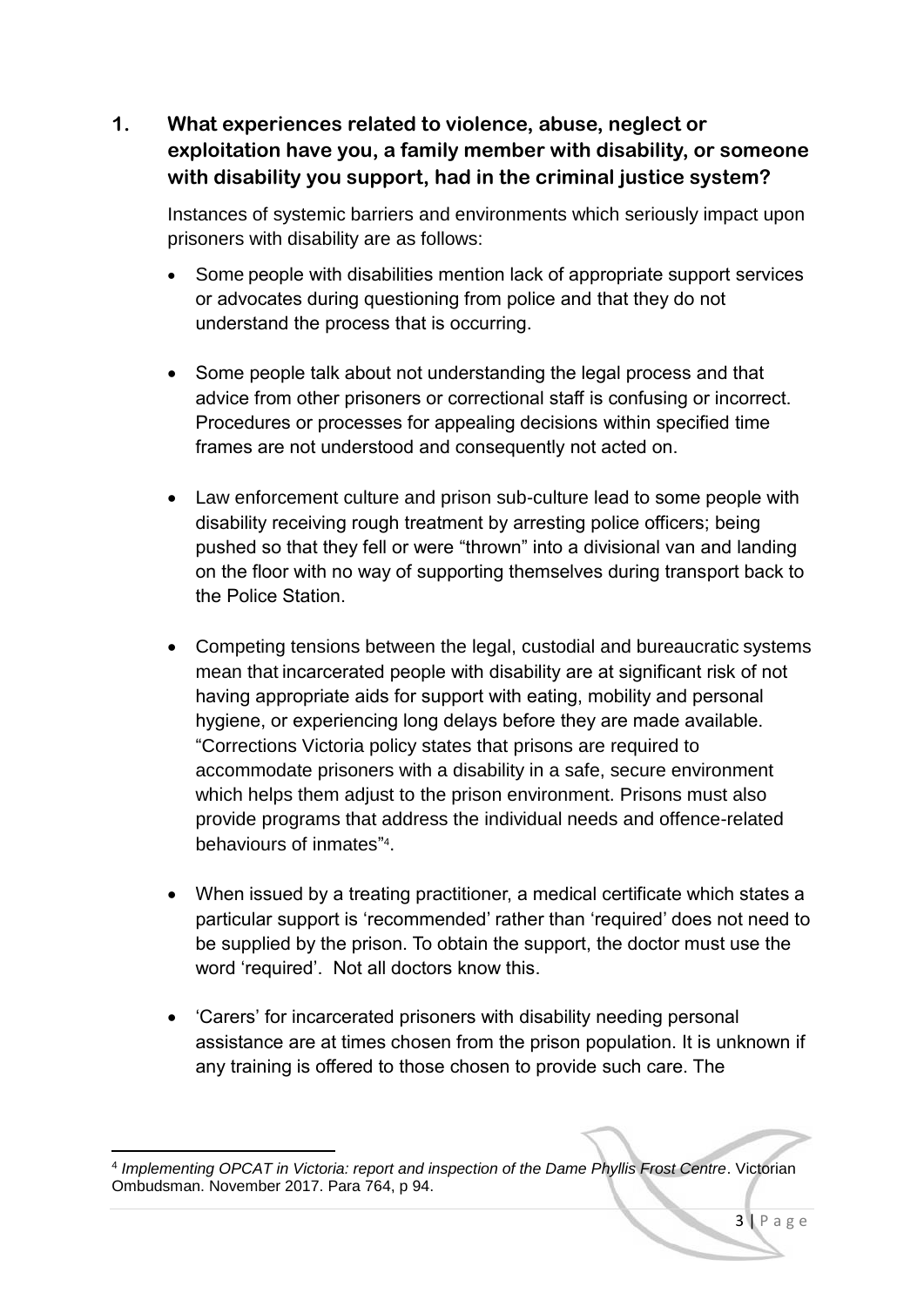availability of suitably trained carers for people with disability is limited.<sup>5</sup> For example: if there is lack of access to mobility aids, or someone to assist, and this leads to missing a medical appointment, it may be recorded that the prisoner has refused medical care as opposed to being unable to attend the appointment. In citing such a disturbing example, attention is drawn to the Nelson Mandela Rules and national standards in which prisoners should receive the same standard of health care that is available in the community<sup>6</sup>.

- When being transferred to a lower security location or for particular health care needs, owing to the lack of appropriate transport, aids and equipment, the prisoner's transfer can be delayed or impeded.
- The risk of abuse, neglect or ill-treatment exists in all places where people are deprived of their liberty. This risk is heightened for people with disability, who are also over-represented in Australia's prisons, police custody and youth detention facilities.

#### **2a. What do you think causes violence, abuse, neglect and exploitation of people with disability in the criminal justice system? What can be done to stop this from happening?**

- Any system that gives significant power to one person or group of people over another has an increased risk of violence, abuse, neglect and exploitation. Such systems of power exist between police and community members, and correctional staff and prisoners. Wearing uniforms in the prison system signifies the position of the officer in the hierarchy and their level of authority. The particular needs of people with disability are at risk of being overlooked in a 'one size-fits-all' system.
- Appropriate training, supervision and accountability is needed to mitigate the disproportionate risk of violence, abuse, neglect and exploitation of prisoners with disability.
- The fragmentation of knowledge about a prisoner's medical history and incarceration history can lead to misunderstandings and/or inappropriate expectations of what a prisoner is capable of by the correctional staff. Monitoring of medications and reminders for prisoners with disability is

1

<sup>5</sup> *Implementing OPCAT in Victoria: report and inspection of the Dame Phyllis Frost Centre*. Victorian Ombudsman. November 2017. Para 782, p 95.

<sup>6</sup> *Implementing OPCAT in Victoria: report and inspection of the Dame Phyllis Frost Centre*. Victorian Ombudsman. November 2017. Para 531, p 70.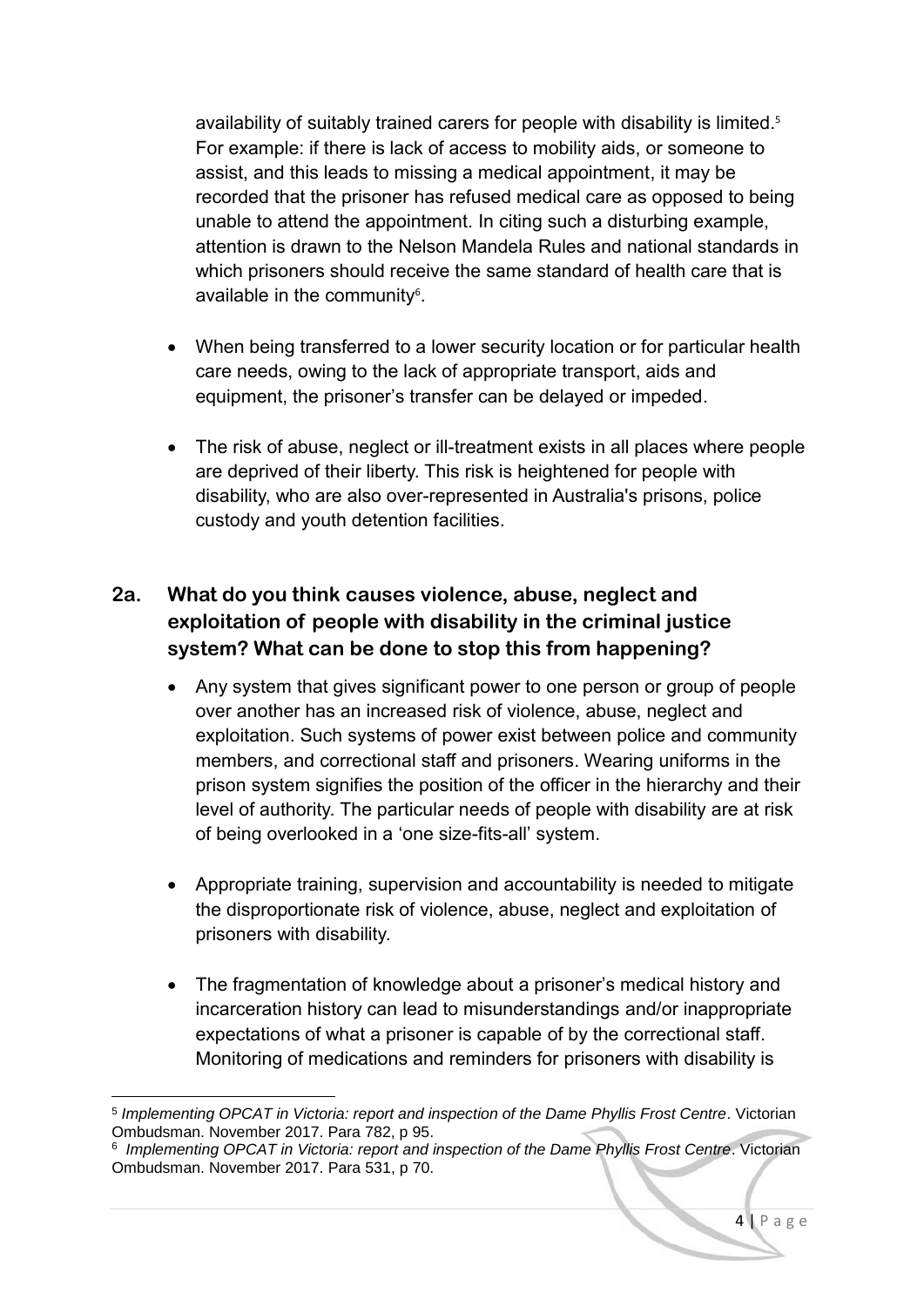also of critical importance. Lack of knowledge of a prisoner's disability can lead to individual judgements and discrimination by correctional staff, and also by other prisoners. Whilst confidentiality and discretion are paramount, better training and guidelines may assist. The Corrections Act states that "prisoners who are 'intellectually disabled or mentally ill' have the right to access special care and treatment, either within the prison or outside the prison with the Governor's approval, where it is considered necessary or desirable by the medical officer" 7 .

- The Victorian Ombudsman has identified that "failure to identify and assess a prisoner's acquired brain injury (ABI) or intellectual disability can lead to a lack of adequate specialised support, mismanagement of their behaviour and potentially to unreasonable punishment. Behaviour commonly associated with ABI can often be interpreted or labelled by prison staff as 'antagonistic', 'non-compliant' or 'difficult', and the perception is often that 'this person's just a pain'. If the ABI is identified, prison staff are more likely to have an understanding of the reasons a prisoner is behaving in a particular way, and identify better ways to communicate with them and deal with that behaviour, which will produce completely different outcomes"<sup>8</sup>.
- Lack of clarity about bureaucratic boundaries, contract terms, and who provides and is responsible for care can impede, complicate, and deny care to people with disability. Organisations and personnel with influence include the National Disability Insurance Scheme (NDIS), Corrections Victoria, Department of Justice and Community, Department of Health and Human Services, Private prison operators, the General Manager of a particular prison, and individual Prison medical care providers.
- Audits completed and reported to independent bodies, so that areas of confusion can be identified at the earliest possible moment; this process needs to be expedited much more quickly than current process allows.
- Lack of funding and support can make it impossible for those responsible to provide appropriate care even when they wish to. The need to decide between the 'care of many' to the 'care of one' places prison staff in an unenviable position.
- Increased funding would assist but "who gets funded" is always a difficult decision within economic systems. Prisons rarely get support from the

**<sup>.</sup>** 7 *Implementing OPCAT in Victoria: report and inspection of the Dame Phyllis Frost Centre*. Victorian Ombudsman. November 2017. Para 763, p 94.

<sup>8</sup> *Investigation into the rehabilitation and reintegration of prisoners in Victoria.* Victorian Ombudsman. September 2015. Para 560, p 91.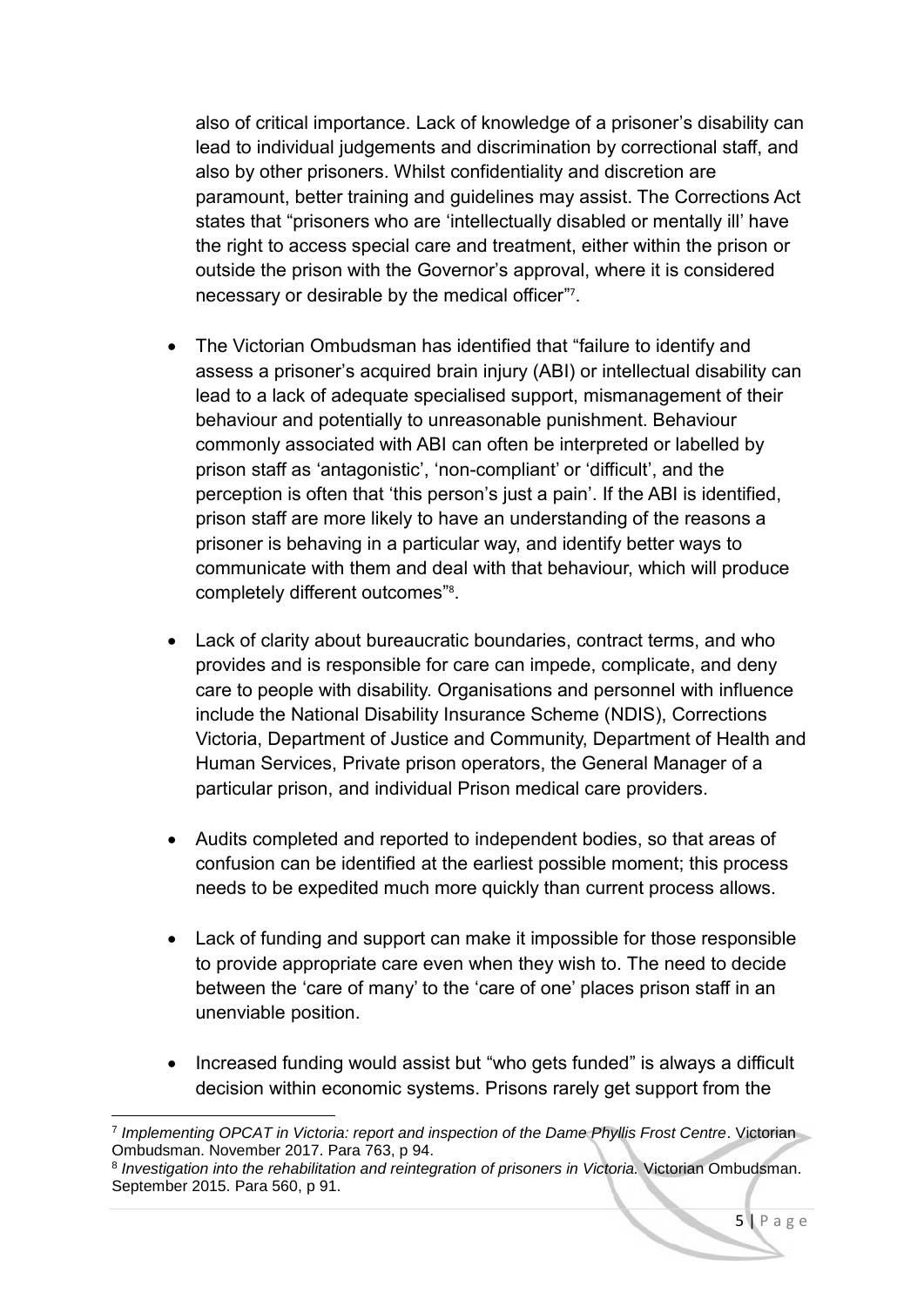public, corporations or political parties and organisations. Better understanding and education of society at large, about the cost to both human and economic systems of not providing appropriate preventive care and support at the earliest opportunity, may help in changing this.

The instances cited above in this section reveal the rights of people with disability under The Convention on the Rights of Persons with Disabilities (CRPD) are not necessarily well understood nor being met.

#### **2b. In particular, what changes would help people with disability avoid the criminal justice system in the first place?**

• People with disability need the same rights and opportunities as anyone else to help them avoid the criminal justice system; that being access to appropriate health care, housing, education and employment; to be valued members of healthy and diverse communities. Early interventions programs for people with disability at risk of coming into contact with the criminal justice system and improved first responses for incidents involving people with disability also need to be enhanced and resourced.

#### **3a. What do you think prevents people with disability who have experienced violence, abuse, neglect, or exploitation from getting protection or justice from the police or the courts?**

Barriers preventing access to justice include the following:

- Feelings of being judged by others.
- Being misunderstood and lack of understanding about legal processes. This includes insufficient resourcing and availability of suitable legal advocacy.
- Past experiences can prevent people with disability from engaging with services which may provide protection or justice.

#### **3b. What problems have you had getting protection or justice from the police or the court?**

Not applicable

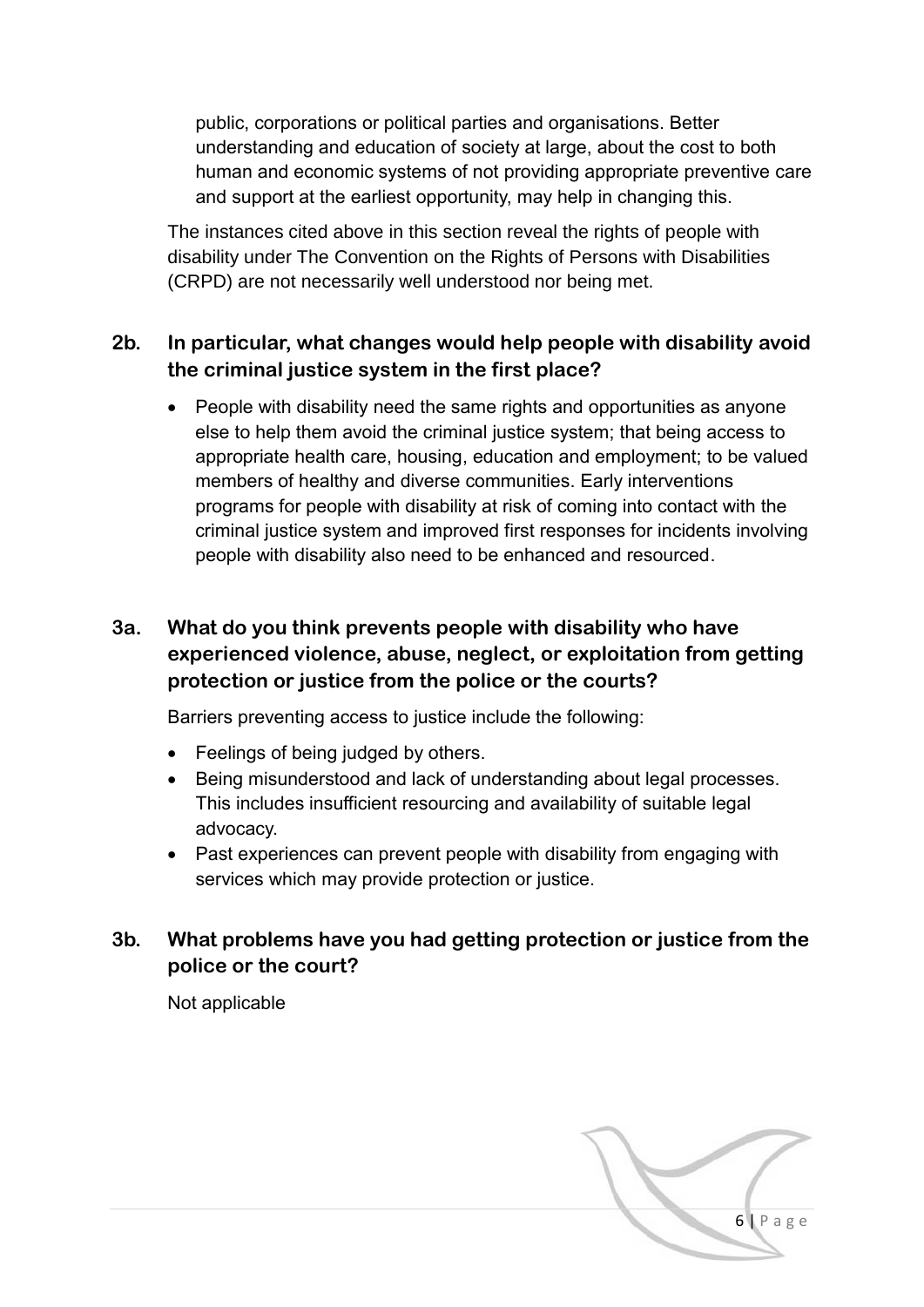#### **4a. What supports do people with disability need to participate in the criminal justice system on an equal footing as others without disability?**

- Within the criminal justice system, anecdotally it would appear that those with socio-economic disadvantage have different outcomes to those who don't.
- While people with disability often lack wealth and social connection this is a contributing factor for many others as well. In aspiring to an 'equal footing' for people with disability, most, if not all people entering this system are reliant on their legal representation and would benefit from appropriate supports and advocates. Some tangible supports include captioning services, AUSLAN interpreters, and lawyers with training in supported decision making. A system which is genuinely interested in supportive rehabilitation and restoration is desirable rather than one which at times is viewed as a system of punishment and retribution.
- Instances where improvements have occurred are shown in the way that courts like the Assessment and Referral Court (ARC), Drug Court and Koori Court operate. Unfortunately these are only available in particular jurisdictions/areas and can only hear charges that can be heard in a Magistrates court. An expansion and adaptation of these approaches have potential to support people with disability.
- There is always a danger of focusing on how to fix a problem rather than prevent the problem.

#### **4b. When would these supports be needed to assist people with disability who are:**

**(i) victims of crime**

- **(ii) witnesses required to give evidence**
- **(iii) accused or suspected of criminal offences**
- **(iv) convicted of criminal offences or**
- **(v) jurors?**

Not applicable

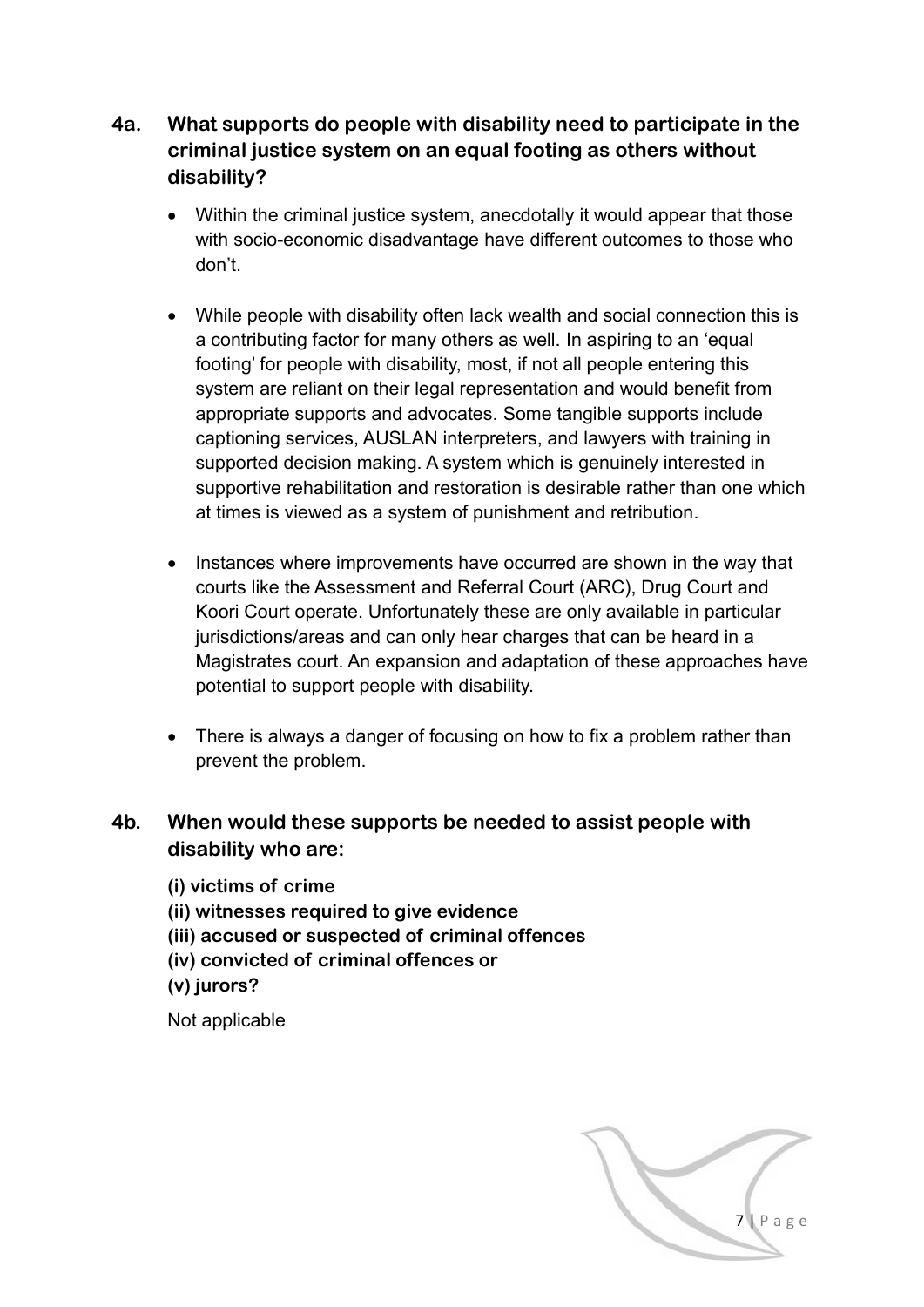- **4c. What are some examples of good supports? How have these supports worked to keep people with disability out of the criminal justice system or safe within the system?**
	- A good example was when someone finally got access to NDIS funding whilst incarcerated. This was only achieved by much negotiation and advocacy by correctional staff workers. This allowed access to an Occupational Therapist to arrange for a motorised wheel chair and aids for eating and drinking. It was amazing to see the change in confidence and self-empowerment from the recipient.
- **5. How does violence, abuse, neglect or exploitation in the criminal justice system vary for particular groups of people with disability? For example, how does a person's gender, race, age, cultural or sexual identity, or geographic location (metropolitan, regional, remote) impact on their experiences of violence, abuse, neglect and exploitation?** 
	- It is noted that prisons and units within prisons have complex and varying cultures. Many people in prison can be anti-social, have addiction issues, and/or quickly resort to violence or threats of violence to achieve what they may desire without regard for anyone else. Unfortunately for many these are the only worlds they have ever known. This creates problems for those who are a minority or seen as a minority or viewed as being an easy target for manipulation or exploitation.
	- These challenges are experienced by all in the system including people with a disability. It is observed at times that people with disability may also engage in acts of violence, abuse, neglect and exploitation towards other prisoners. The particular demographic of a unit at a particular time determines which minority or minorities are disliked or taken advantage of the most at that time, and what defines that minority may change depending on who is connected to which social group.
	- Any of the above situations may be influenced by particular charges or media attention which in turn contribute to these dynamics. At times a person's disability may see them spared from being targeted and/or violated.

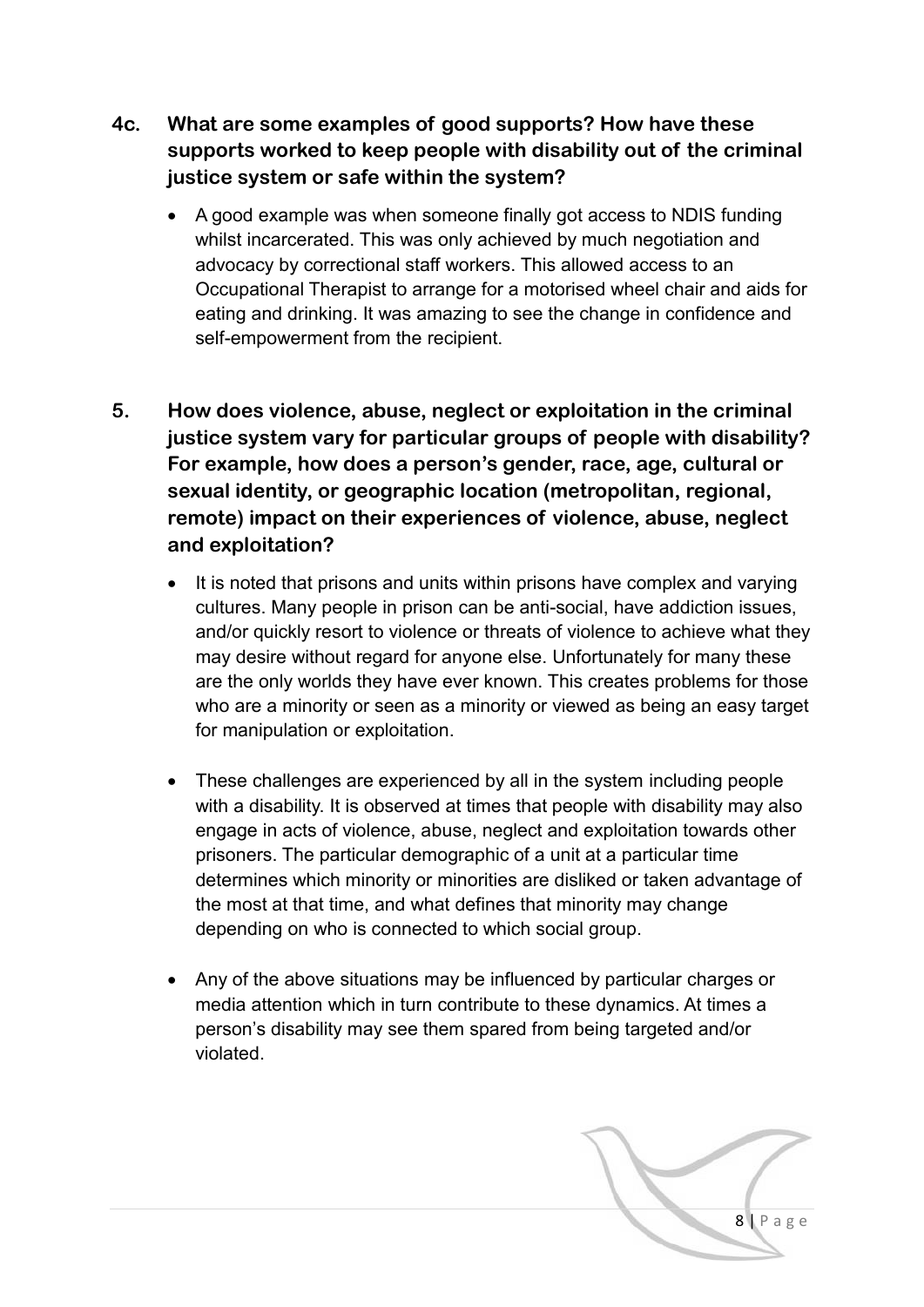- **6a. What are the experiences of First Nations people with disability engaging with the criminal justice system? For example, are the processes and services culturally appropriate and safe?**
	- Given this submission is limited by feedback from prison chaplains only, it is not appropriate to comment on or surmise about the experiences of First Nation prisoners with disability. It is noted however, that in recognition of significant disadvantage Aboriginal Liaison Officers provide specific support. This extra support, when provided to people with disability, may at times lead to discrimination from those ineligible to access such support.

#### **6b. A high proportion of young people in detention are First Nations people with disability or with an undiagnosed disability. How can they be better supported to access justice when they are in the system? What should be done to help them transition out of the criminal justice system?**

 First Nation peoples' engagement with the criminal justice system is well documented in Royal Commissions and other reports. It requires the social and political will to enact changes recommended in those reports in order to assess optimal transitions and improvements.

#### **7a. What barriers are there to effectively identify, disclose and report instances of violence, abuse, neglect or exploitation in the criminal justice system?**

- Prisoners who are aware may phone the Victorian Ombudsman to report instances of violence, abuse, neglect or exploitation.
- However, it is understood that all other reporting mechanisms within the prison's system are not subject to independent scrutiny. It is also understood that Independent Prison Visitors are required to report to the prison general manager on exiting the prison and not to an independent body.
- Staff who are concerned about instances of abuse and neglect, being bound by confidentiality clauses, need to rely on the processes put in place by the system. It is surmised that the necessary response is not always optimal. Information about events have considerable confidentiality and security implications, so are generally restricted to "who needs to know" and are not available generally. Beyond those areas of video surveillance any record of events is completed by staff.